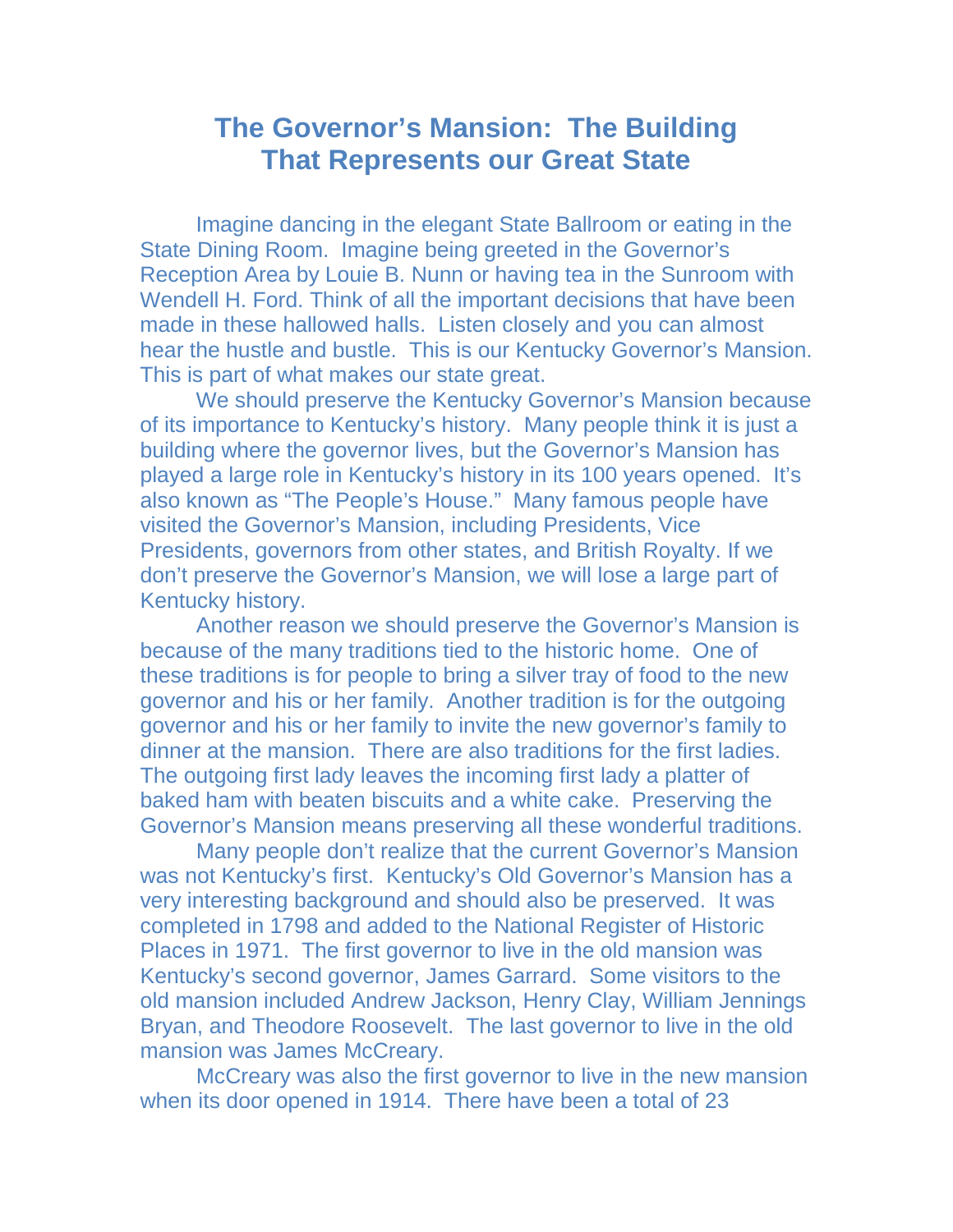governors to live in the New Mansion, including one female Governor, Martha Layne Collins. The New Mansion was added to the United States Register of Historic Places in 1972. Roughly 12,000 people visit the Governor's Mansion every year. This leads to some wear and tear on the beautiful building. To keep the mansion in good shape, a renovation was completed in 1983 during the John Y. Brown Jr. Administration.

The Governor's Mansion is very important to our state's history. It has seen the visits of a greater number of important individuals than any other home in the Commonwealth. The Governor's Mansion should be preserved because it stands as a reminder of the growth and history of our great state.

## **By: Bailey Richardson**